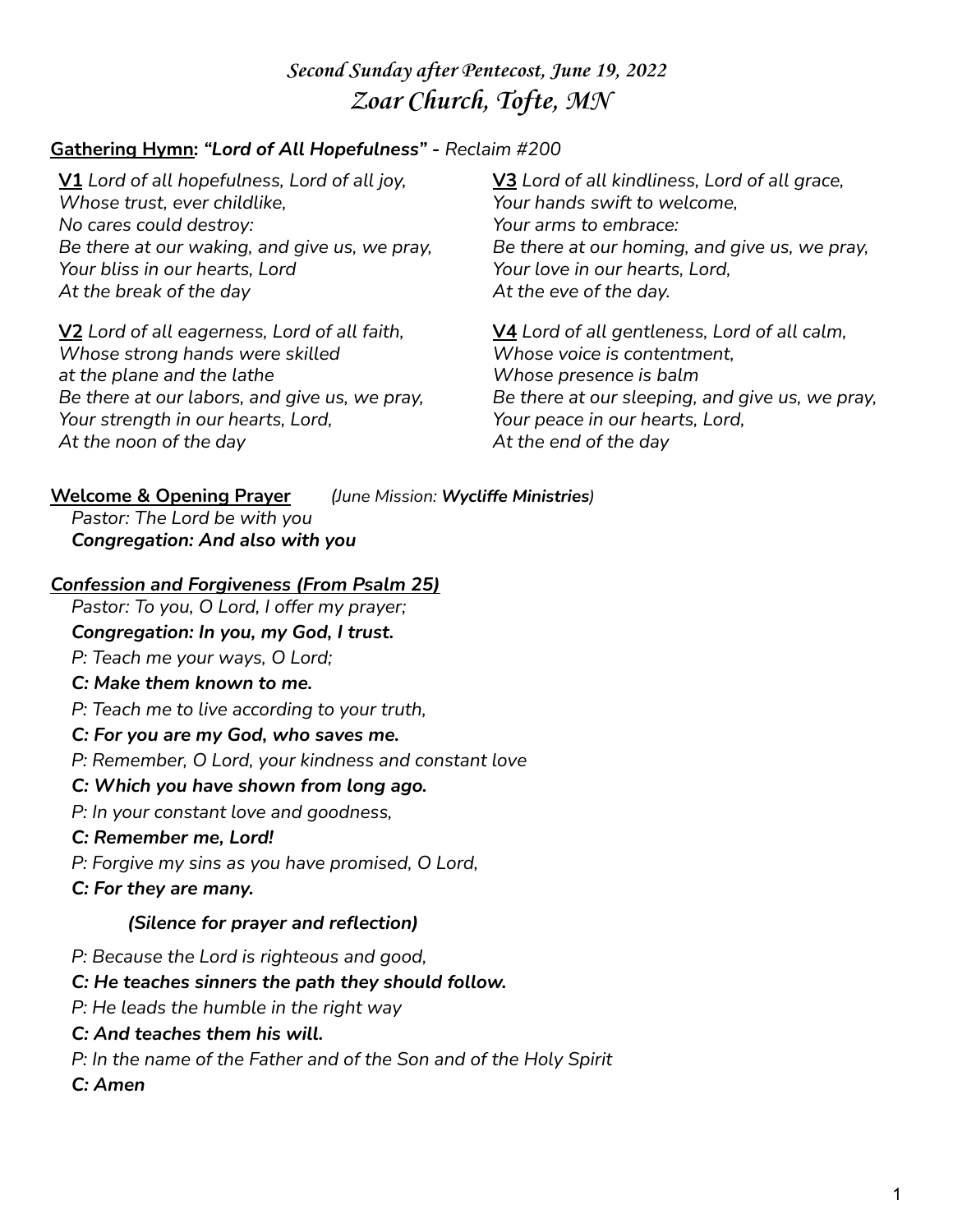## **Opening Hymn:** *"Day by Day" - Reclaim #210*

*V1 Day by day, your mercies, Lord, attend me, Bringing comfort to my anxious soul. Day by day, the blessings, Lord, you send me Draw me nearer to my heav'nly goal. Love divine, beyond all mortal measure, Brings to naught the burdens of my quest; Savior, lead me to the home I treasure, Where at last I'll find eternal rest.*

*V2 Day by day, I know you will provide me Strength to serve and wisdom to obey; I will seek your loving will to guide me O'er the paths I struggle day by day. I will fear no evil of the morrow, I will trust in your enduring grace. Savior, help me bear life's pain and sorrow Till in glory I behold your face.*

*V3 Oh, what joy to know that you are near me When my burdens grow too great to bear; Oh, what joy to know that you will hear me When I come, O Lord, to you in prayer. Day by day, no matter what betide me, You will hold me ever in your hand. Savior, with your presence here to guide me, I will reach at last the promised land.*

## **Old Testament Reading**: 1 Sam. 16,18,19 (Selected Verses - GNT)

The Lord's spirit left Saul, and an evil spirit tormented him. David came to Saul and entered his service. Then Saul sent a message to Jesse: "I like David. Let him stay here in my service." From then on, whenever the evil spirit sent by God came on Saul, David would get his harp and play it. The evil spirit would leave, and Saul would feel better and be all right again.

David was successful in all the missions on which Saul sent him, and so Saul made him an officer in his army. This pleased all of Saul's officers and men.

As the soldiers were returning after battling the Philistines, women from every town in Israel came out to meet King Saul. They were singing joyful songs, dancing, and playing tambourines and lyres. In their celebration the women sang, "Saul has killed thousands, but David tens of thousands." Saul became very angry, "For David they claim tens of thousands, but only thousands for me. They will be making him king next!" And so he was jealous and suspicious of David from that day on.

The next day the evil spirit took control of Saul and he raved in his house like a madman. David was playing the harp, as he did every day, and Saul was holding a spear. "I'll pin him to the wall," Saul said to himself, and he threw the spear at him twice; but David dodged each time.

Saul was afraid of David because the Lord was with David but had abandoned him. In the meantime, Saul's daughter Michal fell in love with David, and when Saul heard of this, he was pleased. He said to himself, "I'll give Michal to David; I will use her to trap him, and he will be killed by the Philistines."

Saul told his officials to tell David, "The king is pleased with you and all his officials like you; now is a good time for you to marry his daughter."

David answered, "It's a great honor to become the king's son-in-law, too great for someone poor and insignificant like me."

So they said, "All the king wants from you as payment for the bride are the foreskins of a hundred dead Philistines, as revenge on his enemies." (This was how Saul planned to have David killed by the Philistines.)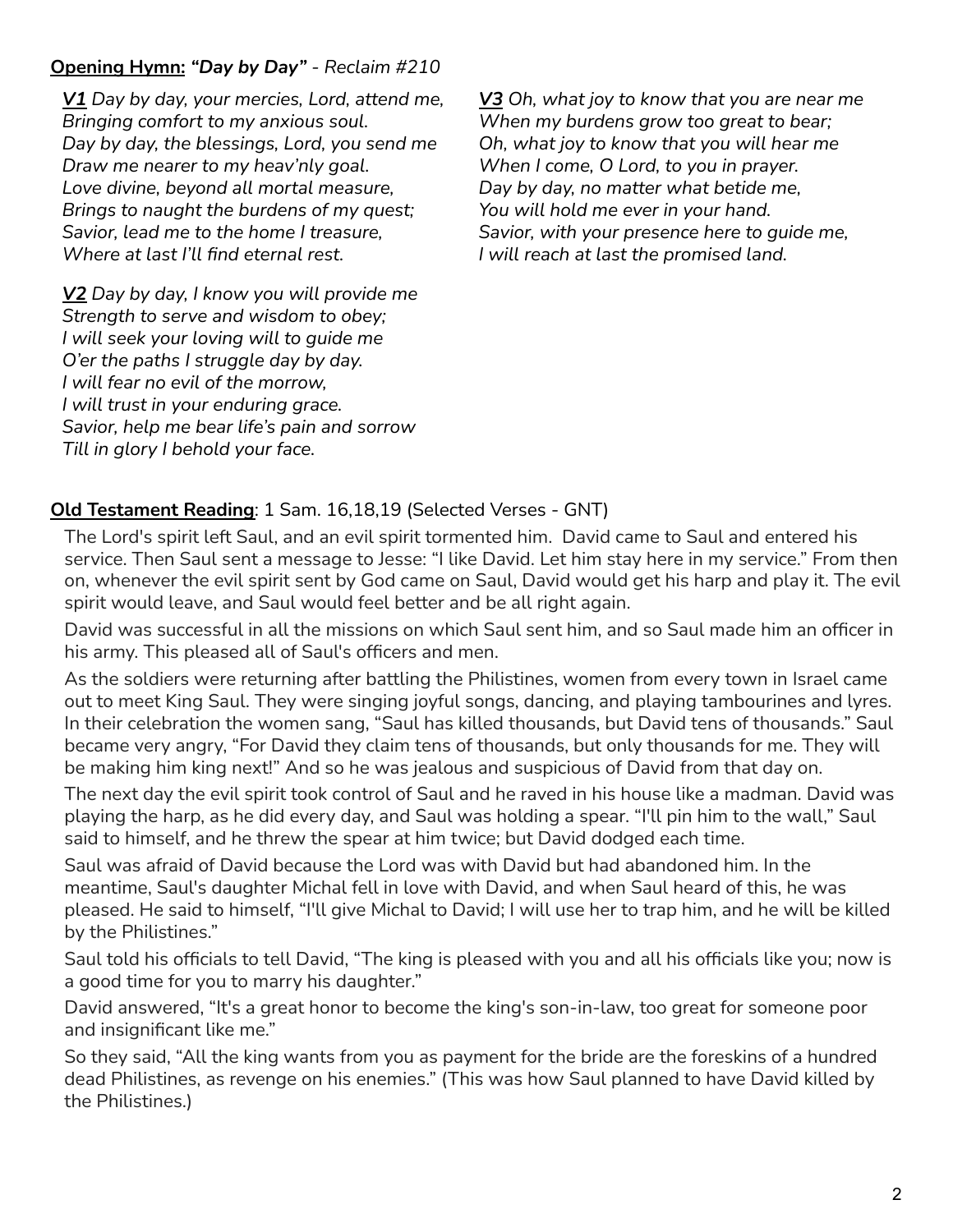Before the day set for the wedding, David and his men went and killed two hundred Philistines. He took their foreskins to the king and counted them all out to him, so that he might become his son-in-law. So Saul had to give his daughter Michal in marriage to David.

One night Saul sent some men to watch David's house and kill him the next morning. Michal, David's wife, warned him, "If you don't get away tonight, tomorrow you will be dead."

She let him down from a window, and he ran away and escaped. Then she took the household idol, laid it on the bed, put a pillow made of goats' hair at its head, and put a cover over it. When Saul's men came to get David, Michal told them that he was sick. But Saul sent them back to see David for themselves. He ordered them, "Carry him here in his bed, and I will kill him." They went inside and found the household idol in the bed and the goats' hair pillow at its head. Saul asked Michal, "Why have you tricked me like this and let my enemy escape?"

She answered, "He said he would kill me if I didn't help him escape."

David escaped and went to Samuel in Ramah and told him everything that Saul had done to him.

# **Gospel:** Matthew 18:1-4, 23:12 ((GNT))

At that time the disciples came to Jesus, asking, "Who is the greatest in the Kingdom of heaven?"

So Jesus called a child to come and stand in front of them, and said, "I assure you that unless you change and become like children, you will never enter the Kingdom of heaven. The greatest in the Kingdom of heaven is the one who humbles himself and becomes like this child... Whoever makes himself great will be humbled, and whoever humbles himself will be made great."

*P: The Word of God for the people of God C: Thanks be to God*

*Message: "Shadow King" - Pastor Daren Blanck*

## *Prayers*

# *Litany for Father's Day*

*Pastor: For the men who have given us life and love,*

# *All: Holy God, hear this prayer for our fathers.*

P: For fathers who have lost a child through death, that their faith may give them hope, and their *family and friends support and console them*

# *All: Holy God, hear this prayer for our fathers that mourn.*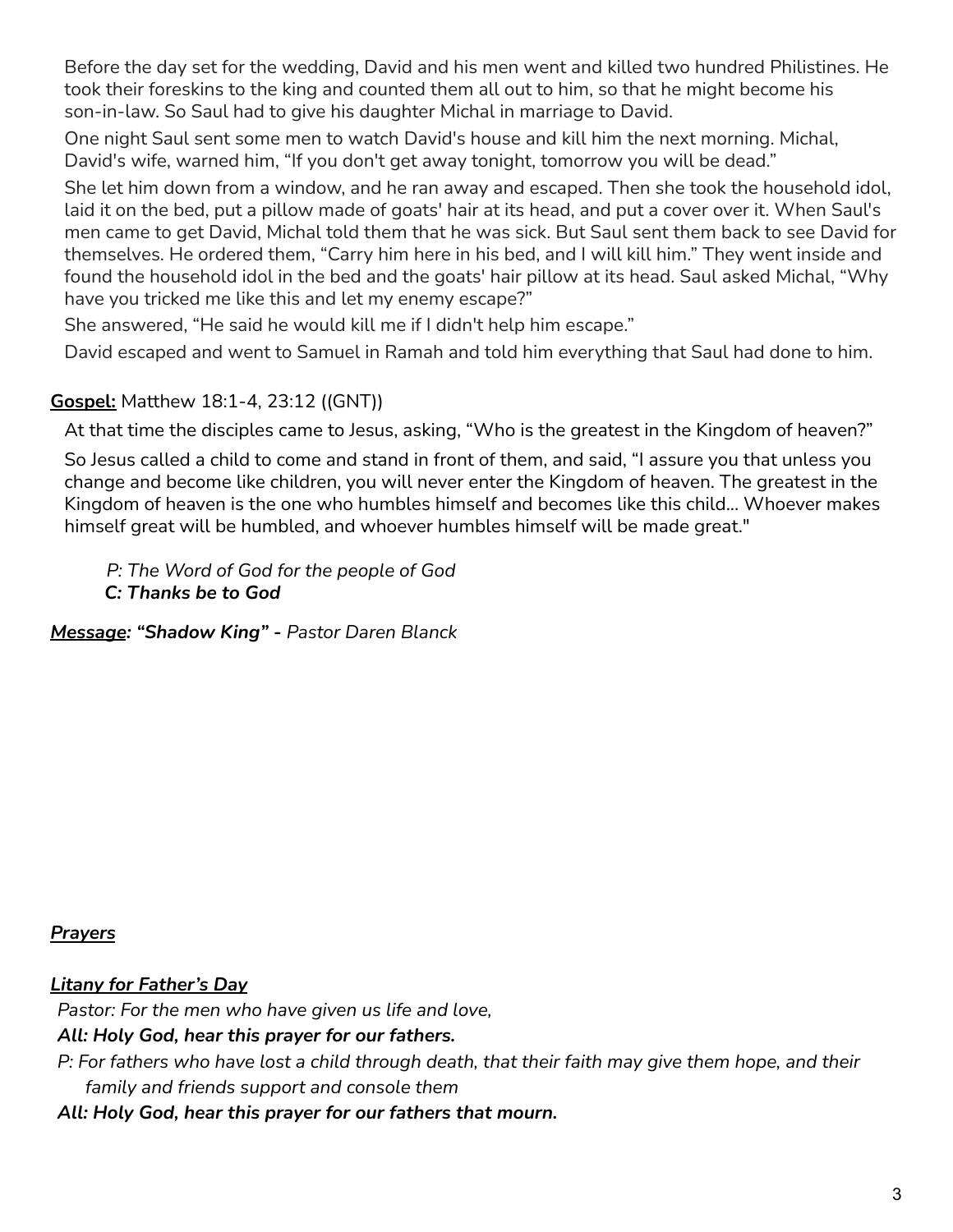P: For men who may or may not have children of their own, but act like a father to someone in need *of advice, support, nurturing, and love.*

### *All: Holy God, hear this prayer for our father figures.*

*P: For step-fathers who have assumed that role with love and joy, who have loved the children of another as their own, and created a new family.*

#### *All: Holy God, hear this prayer for step-fathers.*

P: For adoptive fathers, who have heard the call of God to lovingly step forward for those that need *their care.*

### *All: Holy God, hear this prayer for adoptive fathers.*

P: For fathers who have been unable to be a source of strength, who have not responded to the *needs of their children, and have not sustained their families.*

#### *All: Holy God, have mercy on absentee fathers.*

- *P: For fathers who struggle with temptation, violence, or addiction. For those who do harm, and for those whom they have harmed.*
- *All: Holy God, have mercy on fathers that struggle and give strength and comfort to those whom they have hurt as only you, our Heavenly Father can*
- P: For new fathers, full of hope. For long-time fathers, full of wisdom. For the fathers yet to be, and *fathers soon to be.*
- *All: Holy God, shape them, mold them, continue to guide them to become the men you have created them to be - in the image of Christ your son*
- P: For those that have shaped our lives without claim of family or kinship. For those who have taught *us, guided us, shaped us and molded us into servants of Christ our Lord.*

## *All: Holy God, hear our prayer for fathers in the faith past and present, near and far.*

P: God our Father, in your wisdom and love you made all things. Bless these men, that they may be *strengthened as Christian fathers. Let the example of their faith and love shine forth. Grant that we, their sons and daughters, honor them always with a spirit of profound respect.*

*All: Grant this through Jesus Christ our Lord. Amen*

## *The Lord's Prayer (Spoken)*

*Our Father, who art in heaven, hallowed be thy name, thy kingdom come, thy will be done, on* earth as it is in heaven. Give us this day our daily bread; and forgive us our trespasses, as we *forgive those who trespass against us; and lead us not into temptation, but deliver us from evil. For thine is the kingdom, and the power, and the glory, forever and ever. Amen*

## **Apostle's Creed:**

- **I believe in God, the Father almighty, Creator of heaven and earth I believe in Jesus Christ, his only Son, our Lord. He was conceived by the power of the Holy Spirit and born of the virgin Mary. He suffered under Pontius Pilate, Was crucified, died, and was buried. He descended into hell. On the third day he rose again.**
- **He ascended into heaven, and is seated at the right hand of the Father. He will come again to judge the living and the dead. I believe in the Holy Spirit the holy Christian church, the communion of saints, the forgiveness of sins, the resurrection of the body, and the life everlasting. Amen**